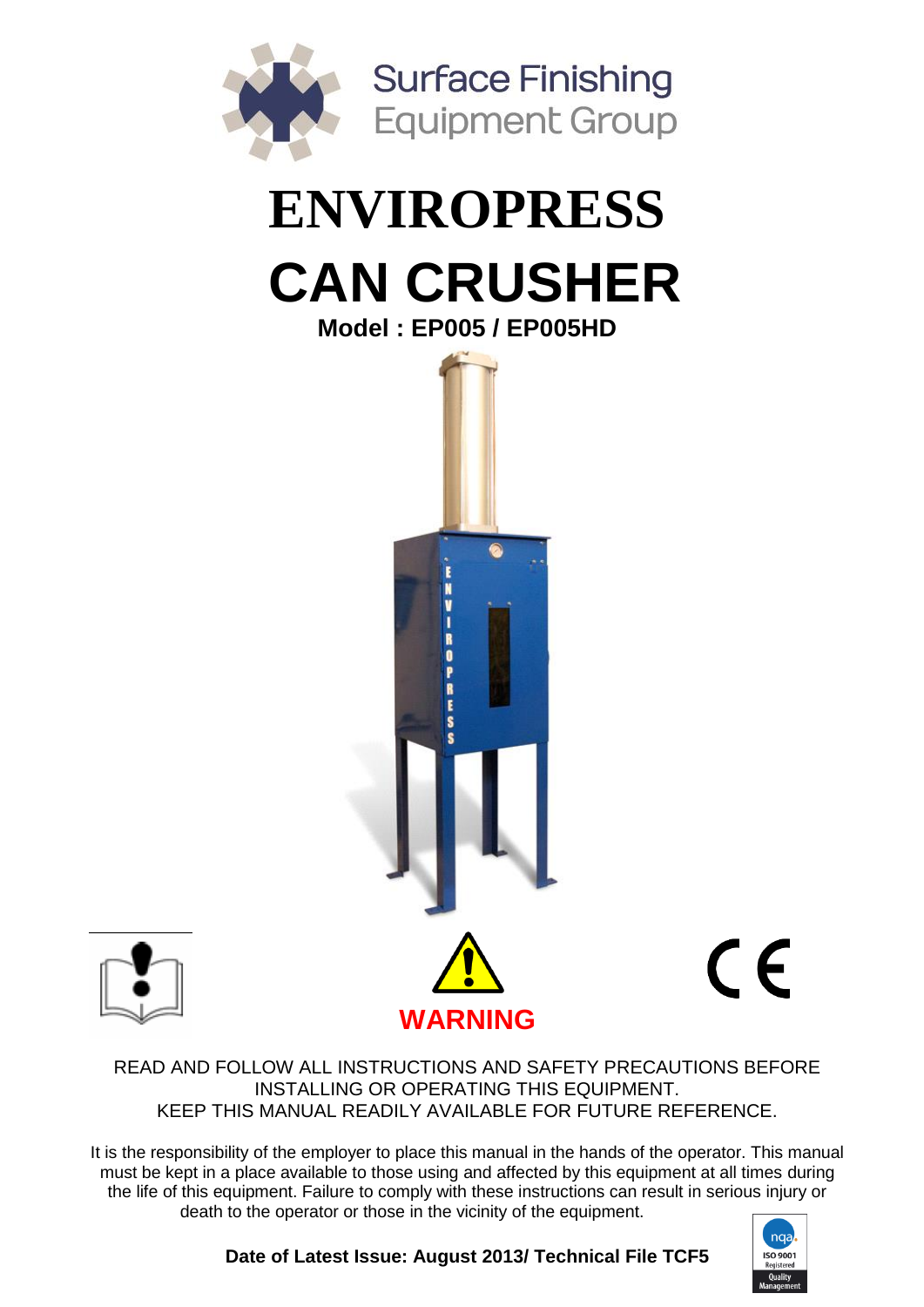

# **TABLE OF CONTENTS**

| <b>CONTENTS</b>                                                                         | PAGE |
|-----------------------------------------------------------------------------------------|------|
| <b>Safety Precautions</b>                                                               | 3    |
| Safety Precautions When Operating In<br>Potentially Explosive / Combustible Atmospheres | 3    |
| Description of Machine                                                                  | 5    |
| Location and Installation                                                               | 5    |
| Operation                                                                               | 6    |
| Pictures of Machine / Layout of Components – Figure 1                                   |      |
| Specification                                                                           | 8    |
| Servicing / Spare Parts                                                                 | 8    |
| Name And Address Of Manufacturer                                                        | 8    |
| Warranty                                                                                | 9    |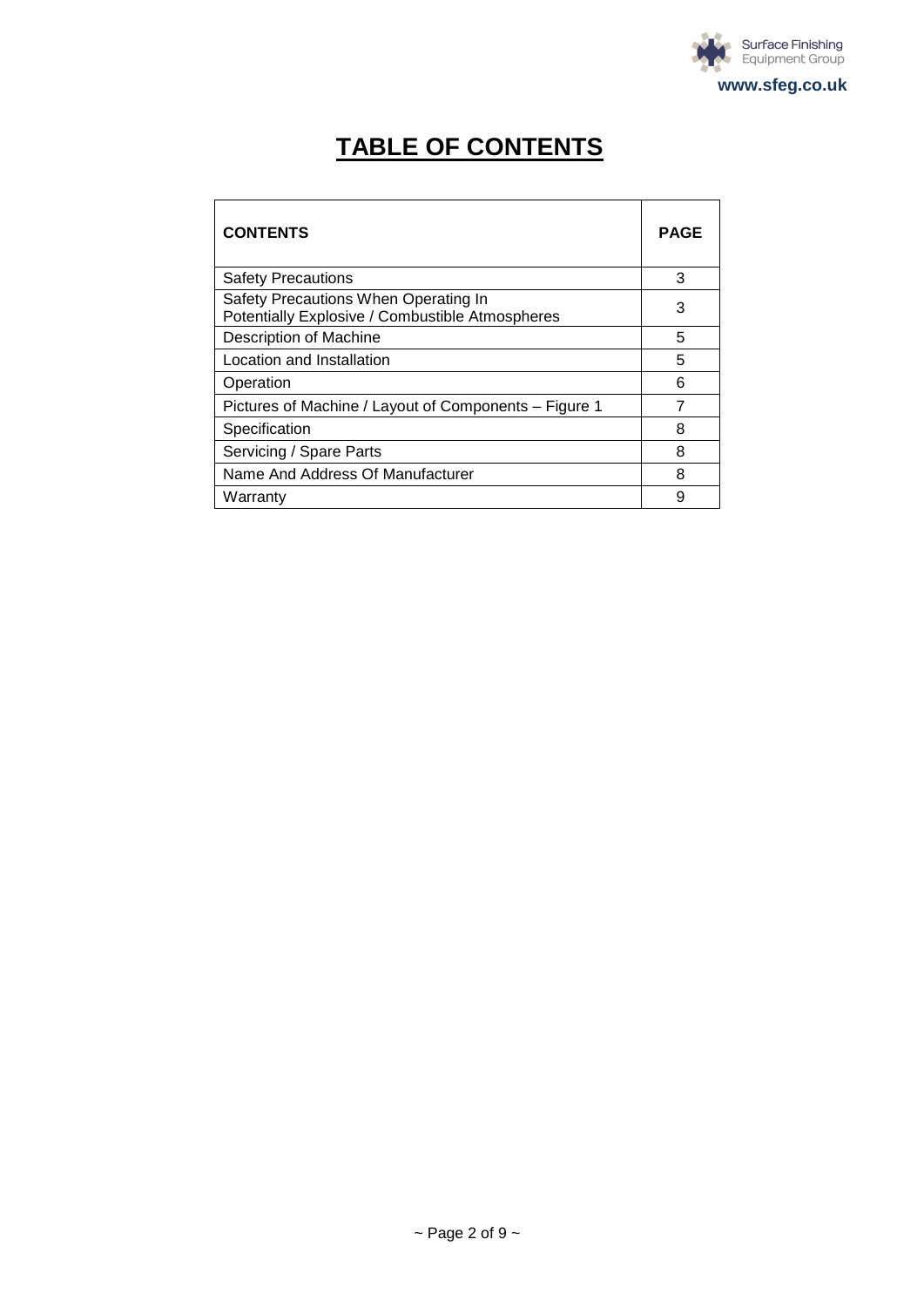

### **SAFETY PRECAUTIONS**

#### **FAILURE TO USE THIS MACHINE IN ACCORDANCE WITH THIS MANUAL CAN RESULT IN SERIOUS INJURY OR DEATH. READ THE FOLLOWING CAREFULLY BEFORE YOU ATTEMPT TO OPERATE THE MACHINE.**

- This equipment should be used in a well ventilated area.
- This equipment must be only be used by competent operators who are properly skilled, duly trained, and have read and understood the operating and safety instructions.
- This equipment should be used in a well lit area.
- Make sure that the unit is situated on a flat, sturdy surface.
- Bolt the machine to the surface using the holes provided on the machines 4 feet
- This machine is too heavy for manual lifting. It is supplied on a pallet and should only be relocated using a forklift when palletised.
- Do not use the Machine for extended periods of time.
- DO NOT PERFORM ANY MAINTENANCE ON ANY PART OF THE MACHINE. It should be returned to the manufacturer. If maintenance is performed the machine should be isolated from the air supply.
- Make sure the unit is earthed.
- Isolate the machine from compressed air supply after use.
- As with operating any machinery, furnish all personnel in the area with approved Personal Protective Equipment such as Hand Protection, and Safety Goggles and ensure that these are worn.
- Fumes from the residue of empty paint can be toxic. Ensure appropriate respiratory protection is worn as specified in the paint manufacturers COSHH sheets
- Do not modify or substitute any equipment or controls supplied on or with the equipment without our prior written assessment and consent.
- Should any damage occur to the machine then it should be taken out of service immediately and the manufacturer contacted for advice.
- Never connect to a compressed air supply in excess of the Safe Working Pressure as stamped on the machine (normally 8 bar). If in doubt, or if this is obscured, check with the manufacturer.
- If the Enviropress is dismantled / decommissioned, ensure it complies with your local environmental laws.

### **SAFETY PRECAUTIONS WHEN WORKING POTENTIALLY EXPLOSIVE ATMOSPHERES**



**IGNITION OF FLAMMABLE / COMBUSTIBLE ATMOSPHERES CAN OCCUR FROM SOURCES SUCH AS STATIC DISCHARGE, SPARKS FROM MECHANICAL IMPACT, AND HIGH TEMPERATURE SURFACES.**

**USE THE MACHINE IN A WELL VENTILATED / FUME EXTRACTED AREA.**

**ENSURE THERE IS NO RESIDUAL SOLVENT / PAINT IN THE CANS BEING CRUSHED**

**FAILURE TO USE THIS MACHINE IN POTENTIALLY EXPLOSIVE ATMOSPHERES IN ACCORDANCE WITH THIS MANUAL CAN RESULT IN SERIOUS INJURY OR DEATH.**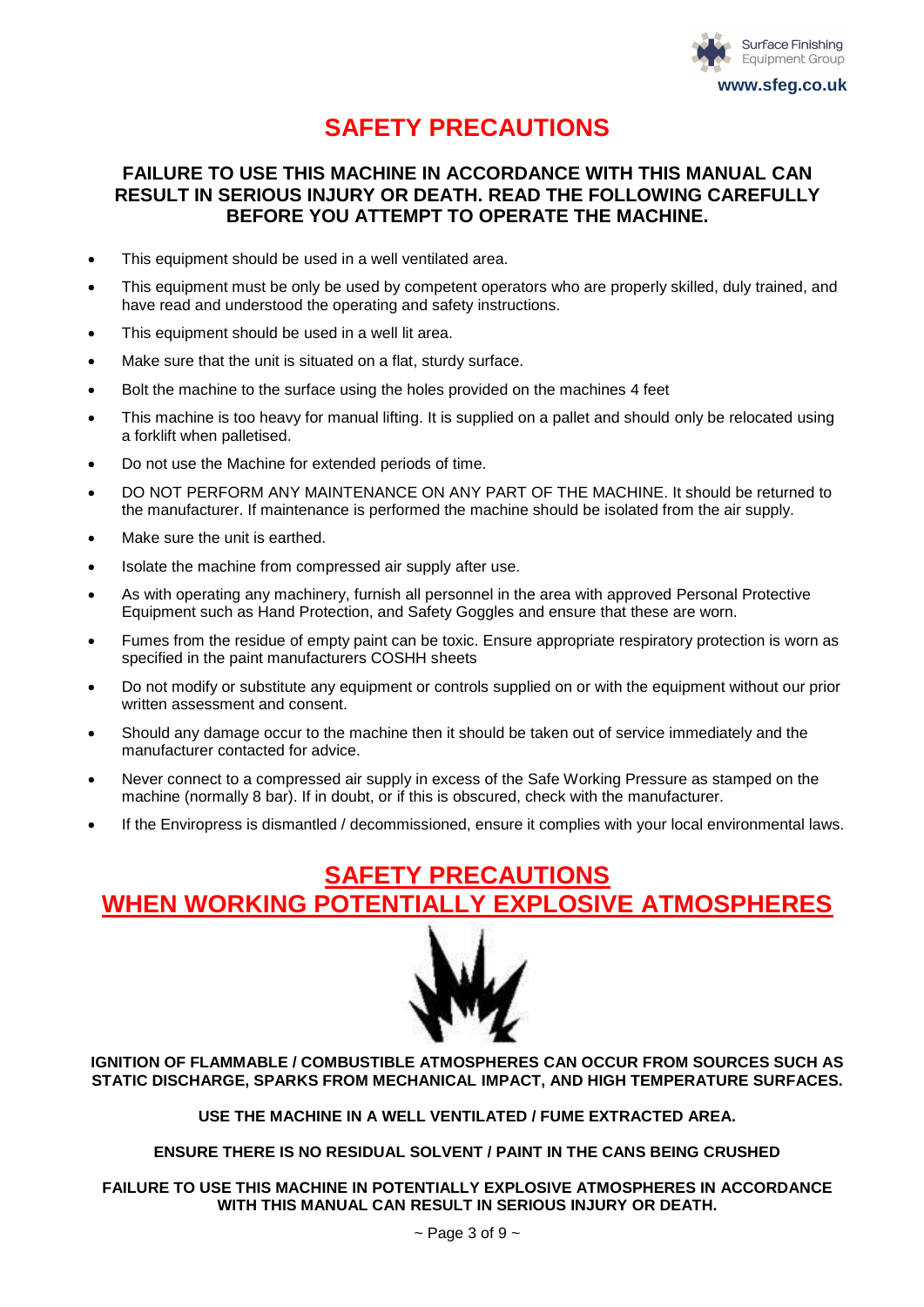

This machine is ATEX Group II Category 2G T6 rated when used in full accordance with the operating instructions.





#### **FAILURE TO GROUND THIS MACHINE CAN CAUSE ELECTROSTATIC DISCHARGE WHICH COULD IGNITE EXPLOSIVE ATMOSPHERES.**

This equipment must be grounded. Grounding reduces the risk of static and electric shock by providing an escape wire for the electrical current due to static build up or in the event of a short circuit.

Refer to Figure 1 Page 7.

Attach one end of the Ground Wire (item 10) to the Ground Point (item 9) on the Can Crusher. Connect the other end of the ground wire to a true earth ground using the securing clip.

GROUND POINT ON CAN CRUSHER **EARTH POINT** 

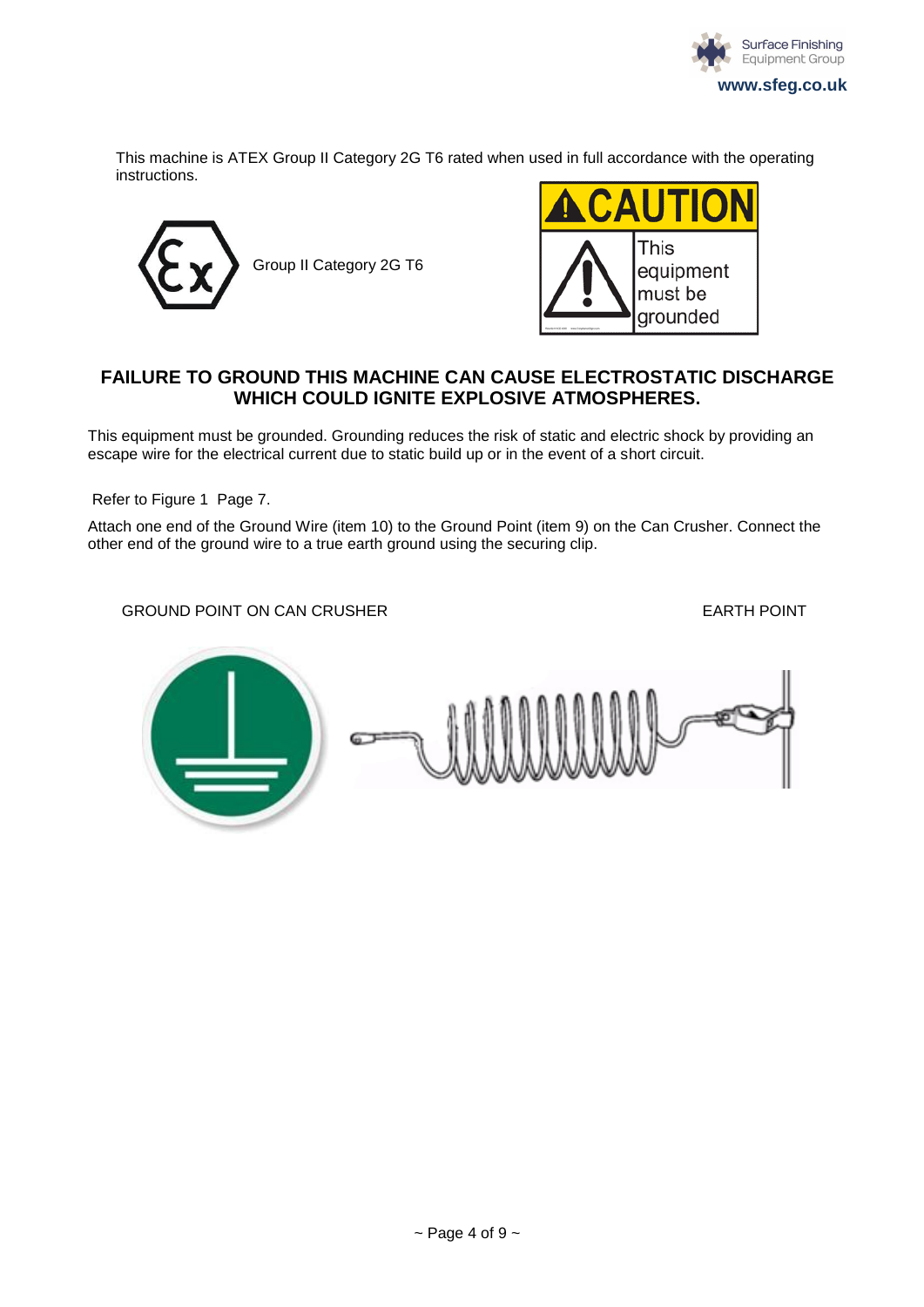

### **DESCRIPTION OF MACHINE**

The Enviropress is an easy to use Pneumatic Press designed to compact empty tins and cans of capacity up to 30 litres to approximately 15% of there original size.

This smaller volume of waste reduces skip costs and maintains a tidier working environment.

The machine is fully pneumatic and uses no electrical circuitry. It also incorporates several design features and secondary interlocks to ensure safety.

Potentially flammable vapours may be released from the crushed cans, hence these could be considered as primary sources of release. The equipment has been classified as Group II Category 2G when used in full accordance with this Instruction Manual.

## **LOCATION AND INSTALLATION OF MACHINE**

- Remove all packaging from the Enviro-Press.
- Inspect the machine in a well lit area to ensure that there has been no damage during transit.
- This equipment should be sited in a well ventilated and lit area.
- The feet of the Enviro-Press should be fastened to a stable, level surface, free from vibration, and in a well lit area.
- Allow sufficient space on each side of the machine for unrestricted operation.
- Always ensure that great care is taken to protect the cylinder when moving the press.
- The machine requires a filtered regulated air supply to ensure reliable running.
- Connect the air inlet to an air supply of up to 8 bar.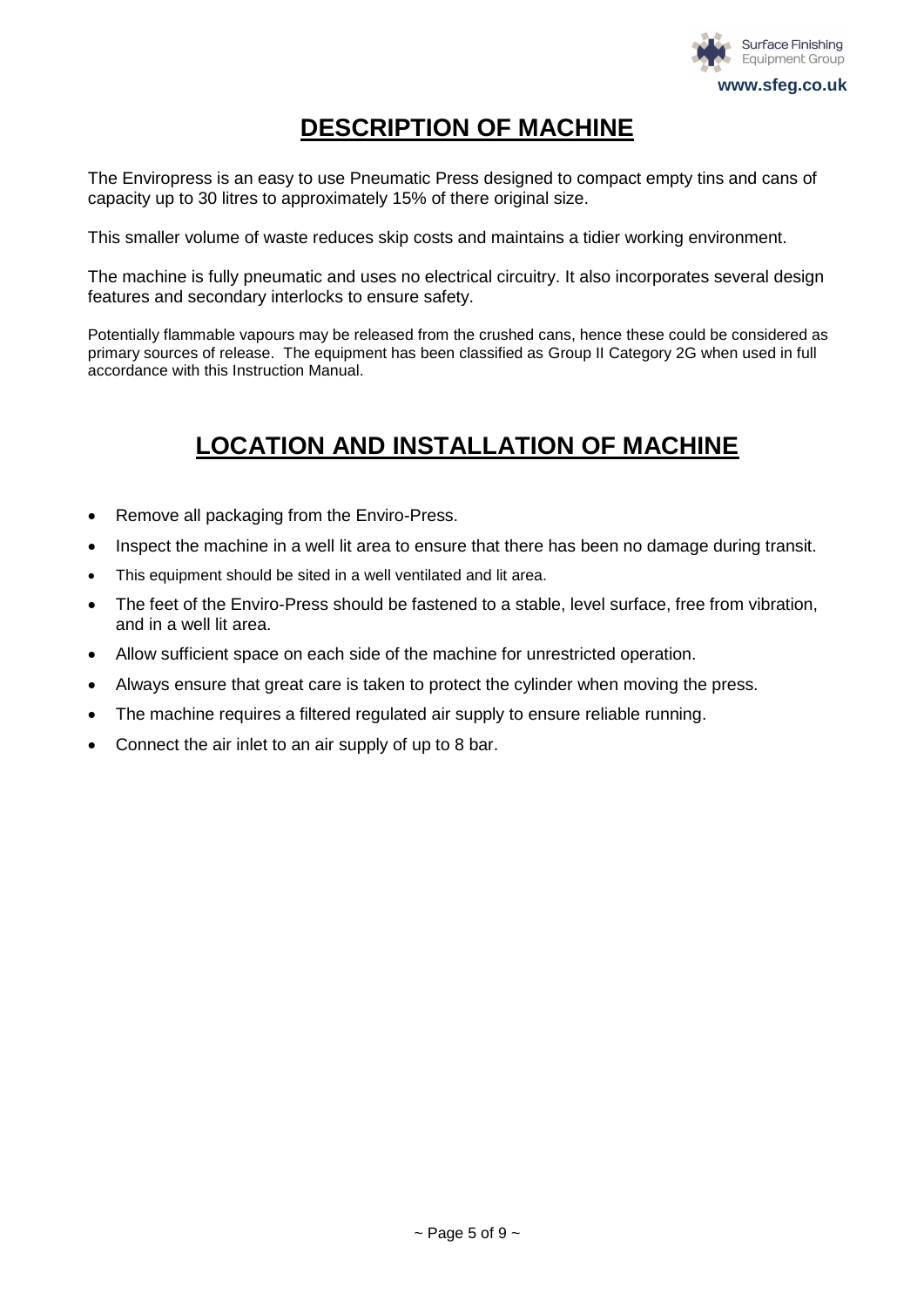

### **OPERATION OF MACHINE – REFER TO FIGURE 1**

- 1. Connect the Air Supply to the Air Inlet on the Ball Valve (item 1).
- 2. Open the Ball Valve by turning handle from 90 degrees to 180 degrees. The Pressure Gauge (item 4) shows the air pressure in the system.
- 3. Release the Door Clasp (item 2) and Open the Door (item 3)

#### **Crushing Cycle:**

- 4. Place the Can to be crushed (item 8) upright and at the centre of the Enclosure (5) and under the Crushing Plate (6)
- 5. Close the Door (item 3) and secure the Door Clasp (item 2)
- 6. The Cylinder (7) operates the Crushing Plate (6). The Crushing Plate (6) slowly descends to crush the can. The operation can be viewed through the viewing window in the door. The descent takes approximately 15-20 seconds.

#### **Release Cycle:**

- 7. Open the Door Clasp (item 2)
- 8. The Door (item 3) is still secured and cannot be opened due to the Safety Bar (item 7).
- 9. The Crushing Plate (6) slowly returns to its original position at the top of the Enclosure (5) and is then stationery.
- 10. The Door (item 3) can now be opened and the crushed can (item 8) removed.
- 11. The Crushing Cycle can now be repeated for the next Can- step 4

#### **After Use:**

12. Isolate the power supply by closing the Ball Valve (turn handle from 180 to 90 degrees).

The ball valve vents any air still in the system.

The Pressure Gauge (item 4) shows zero air pressure in the system.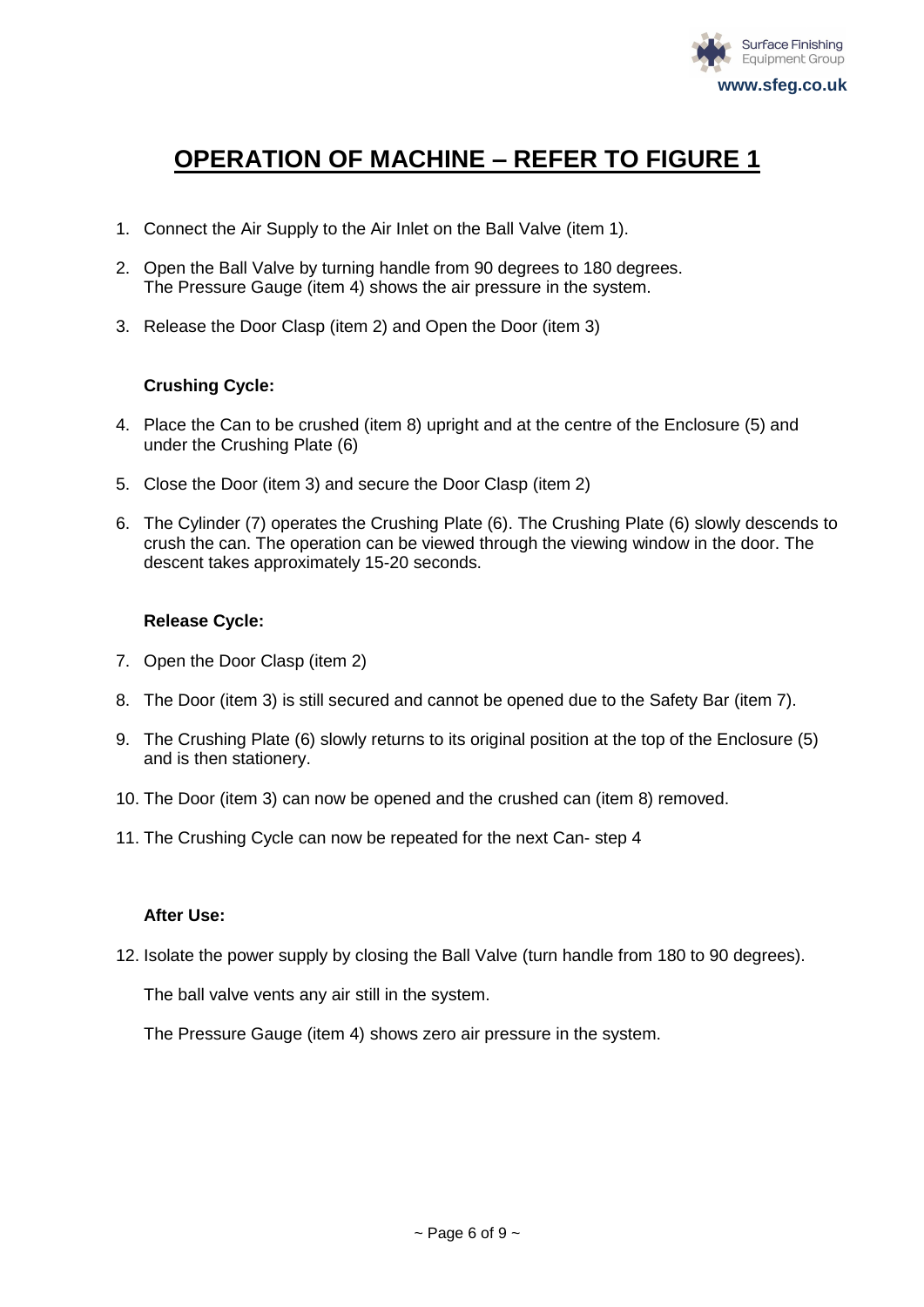

### **PICTURES OF MACHINE / LAYOUT OF KEY COMPONENTS**

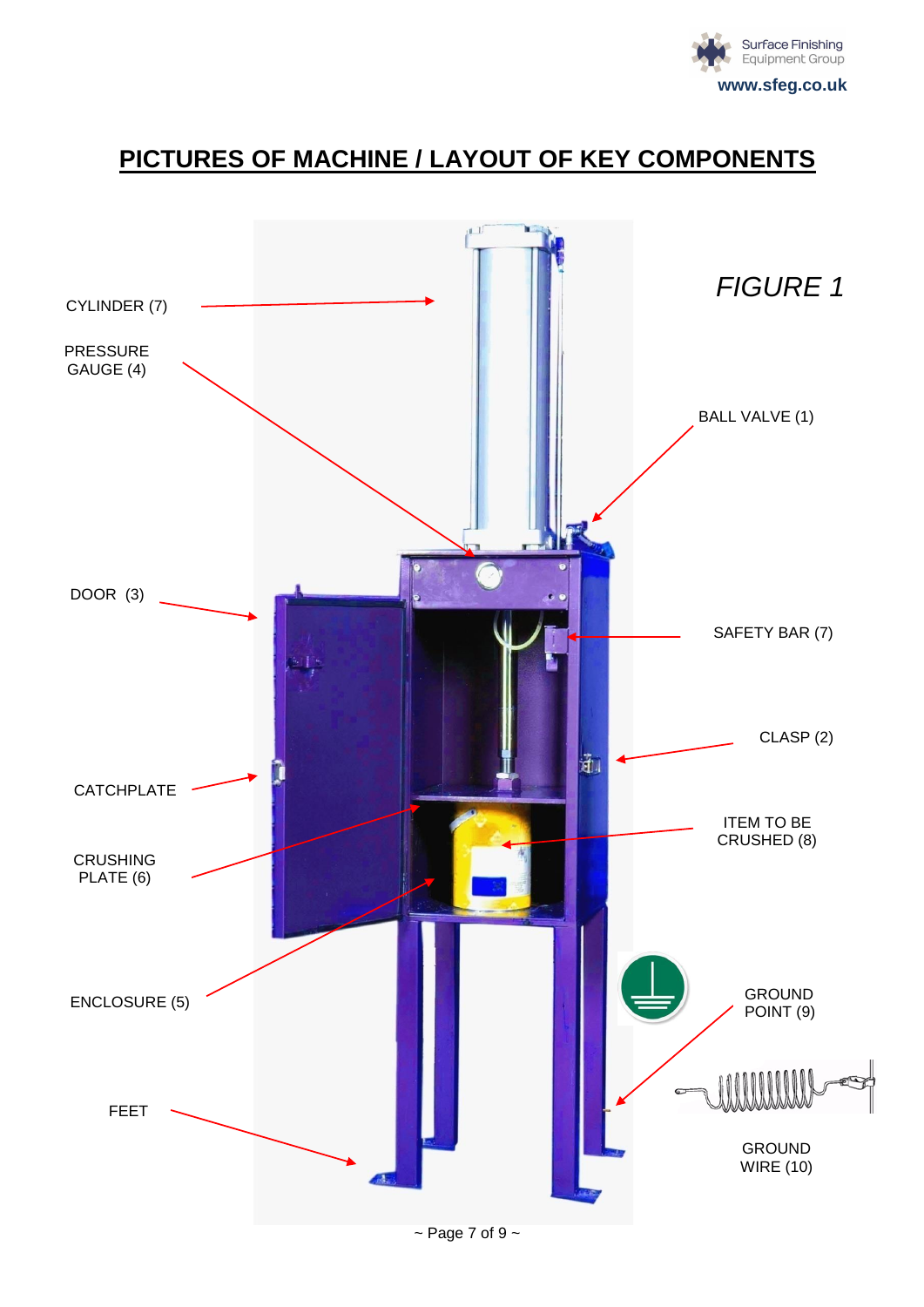

### **SPECIFICATION**

| <b>DESCRIPTION</b>                                 | <b>QUANTITY</b> | <b>UNIT OF</b><br><b>MEASURE</b> |
|----------------------------------------------------|-----------------|----------------------------------|
| <b>Overall Weight</b>                              | 95              | KG.                              |
| Height                                             | 2.05            | Metre                            |
| Width                                              | 0.45            | Metre                            |
| Depth                                              | 0.40            | Metre                            |
| Max Air Supply Operating Pressure                  | 10              | <b>BAR</b>                       |
| Air Consumption (8 bar)                            | 12              | cfm                              |
| Piston Thrust Force (8 Bar) for EP005 Standard     | 1.6             | Tonne                            |
| Piston Thrust Force (8 Bar) for EP005HD Heavy Duty | 2.5             | Tonne                            |
| Max. Diameter Of Cans To Be Crushed                | 310             | mm                               |
| Max. Capacity Of Cans To Be Crushed                | 30              |                                  |

### **SERVICING / SPARE PARTS**

The Enviropress is not designed for user servicing. Should any damage occur to the machine then it should be taken out of service immediately and the manufacturer contacted for advice.

### **NAME AND ADDRESS OF MANUFACTURER :-**

consisting of :-

Manufactured by **The Surface Finishing Equipment Group**



Hoac Surface Finishing **Equipment Group** 

### **Hogg Blasting & Finishing Equipment**

10 Armstrong Road Washington Tyne & Wear NE37 1PR United Kingdom

| Tel: | 0191 415 3030 |
|------|---------------|
| Fax: | 0191 415 5345 |

E-mail: info@hoggblasting.com Web: www.hoggblasting.com



**Abraclean Ltd** 

4 Kelbrook Road MANCHESTER M11 2QA United Kingdom

Tel: 0161 480 1398 Fax: 0161 480 4424

Email: [sales@abraclean.co.uk](mailto:sales@abraclean.co.uk) Web: www.abraclean.com